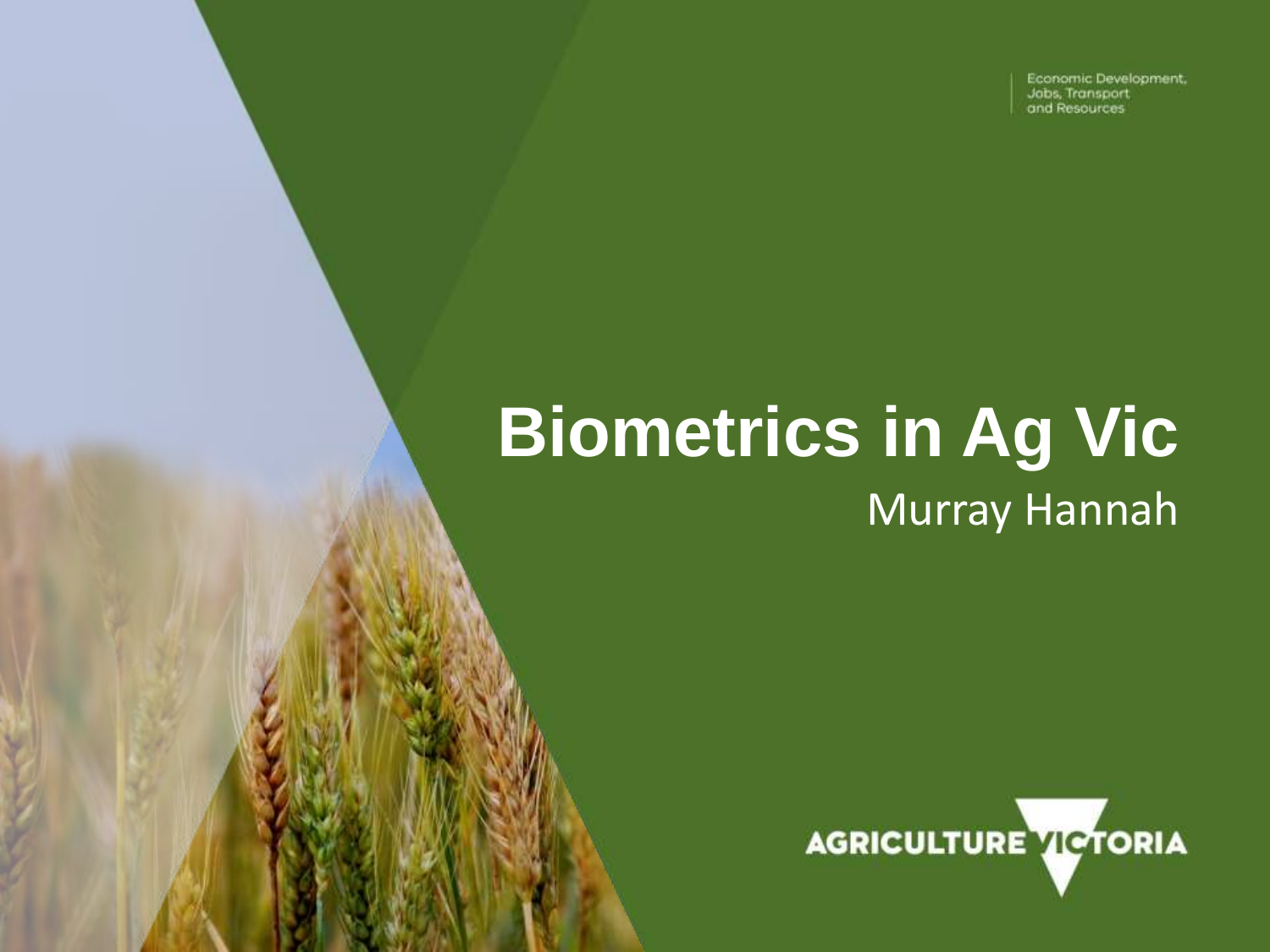## **My Background**

- 1975-78 Math Stats, La Trobe University,
	- The Likelihood Principle, Neils Becker.
- 1979 La Trobe University
	- Tutor/Demonstrator, Math/Stat, La Trobe Uni.
- 1980-81 M.Sc., UoM, RMH
	- HLA & Disease, [John Mathews](http://medicine150.mdhs.unimelb.edu.au/mathews)
- 1982-85 GRA, UoM Epidemiology Unit
	- Genetic epidemiology …
- 1985-87 Tutor in Stats, La Trobe Uni

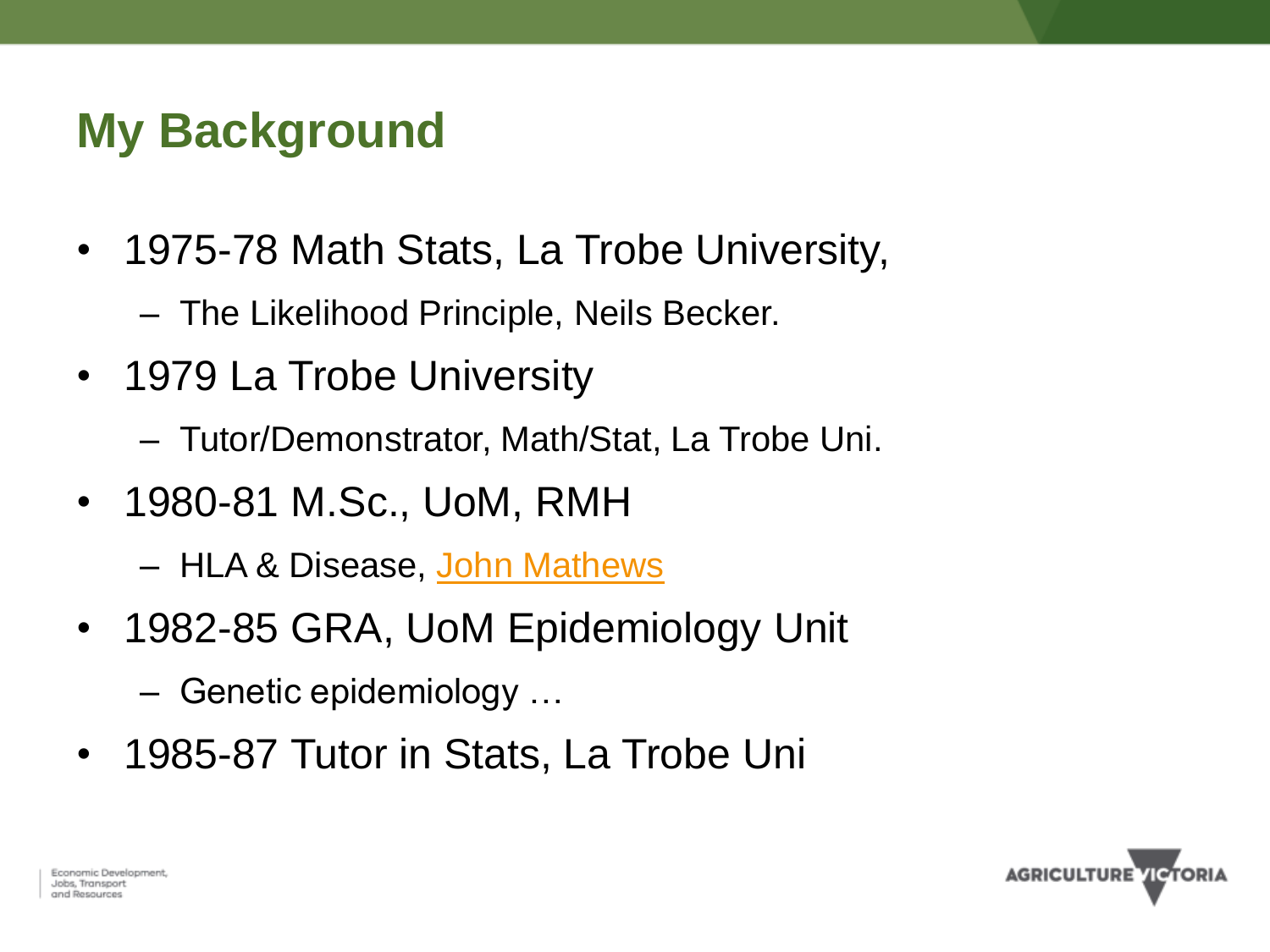#### **My background in Agriculture Victoria**

• 1987-95 Foundation Biometrician, Horsham.



• 1995-2016 Foundation Biometrician, Ellinbank.



Jobs, Transport and Resources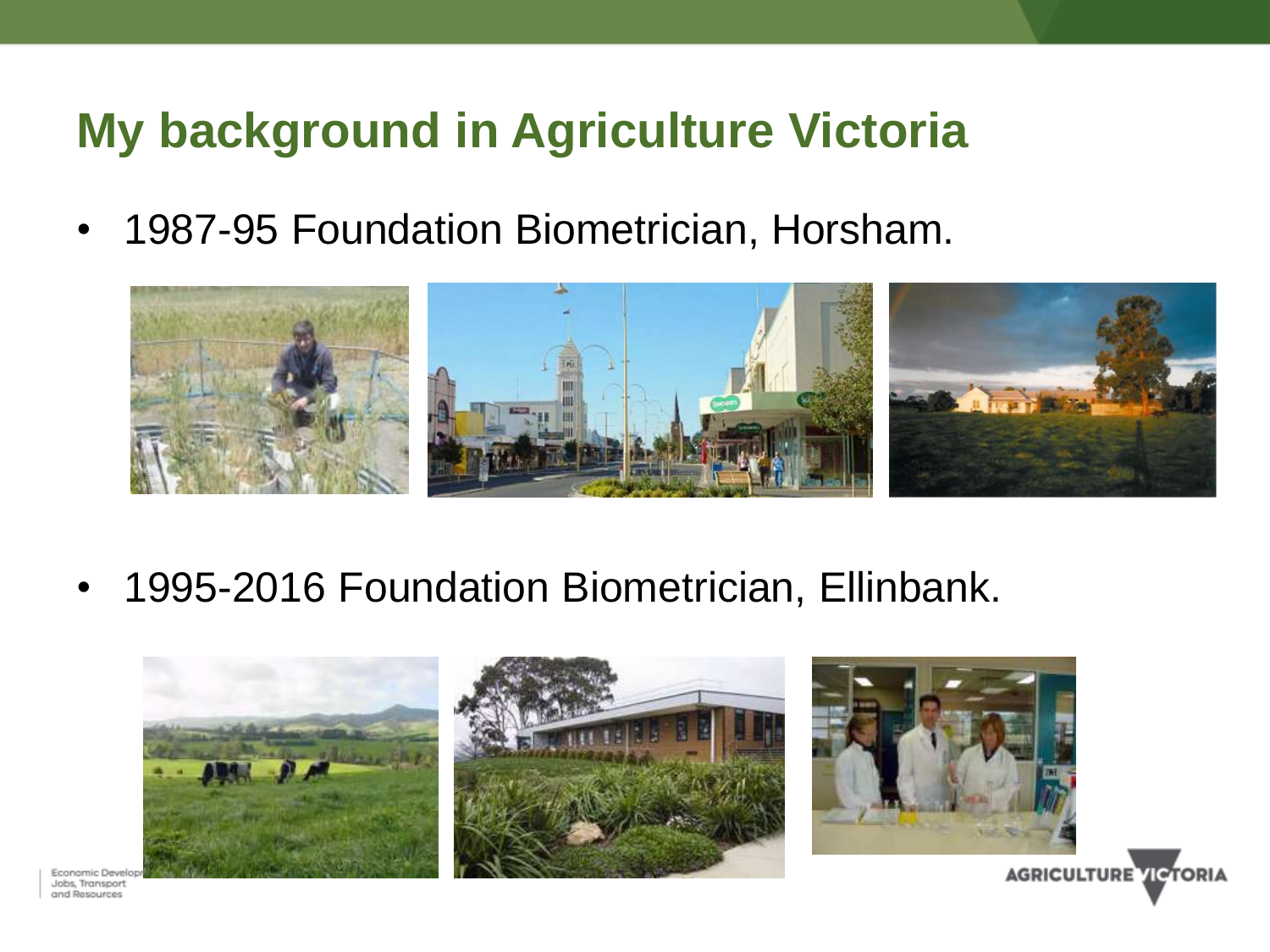### **Biometrics?**

- Statistics in the biological sciences
	- Google "IBS Biometrics" <http://www.biometricsociety.org/about/definition-of-biometrics/>
- In Agriculture Victoria ...
	- Consultant/collaborating statistician
	- Group of 6
	- Agriculture & Fisheries research projects
		- Sponsored by industry levies, governments, special funds

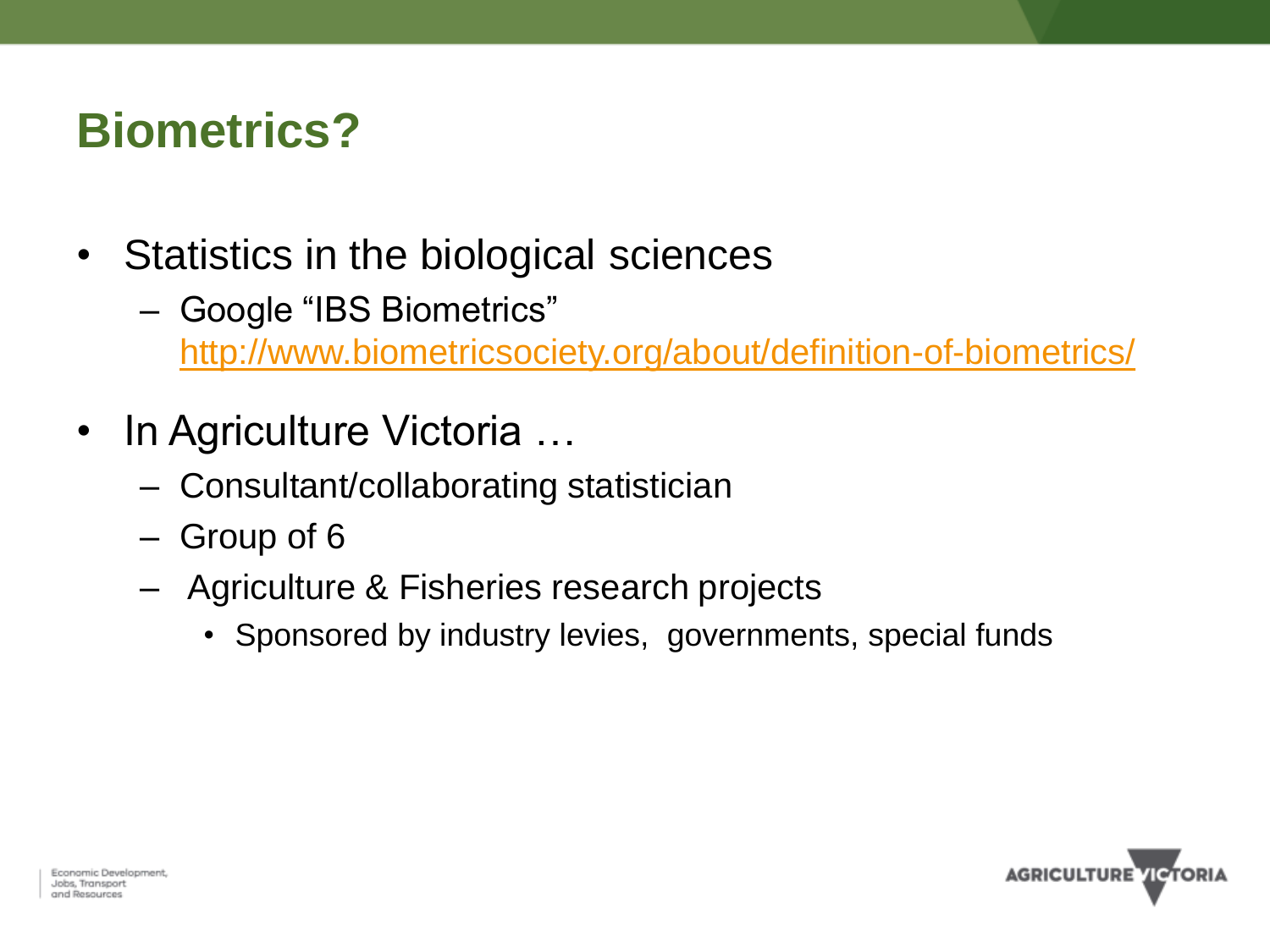### **Agriculture Victoria; the work**

#### [8 research centres](http://agriculture.vic.gov.au/agriculture/innovation-and-research/research-centres)

- Horsham
	- Designed trials
		- Field
		- Glass house
		- Lab
	- Early generation variety trials
	- Agronomy
	- Plant pathology
	- Long term crop rotations
	- Mouse control
	- Climate change





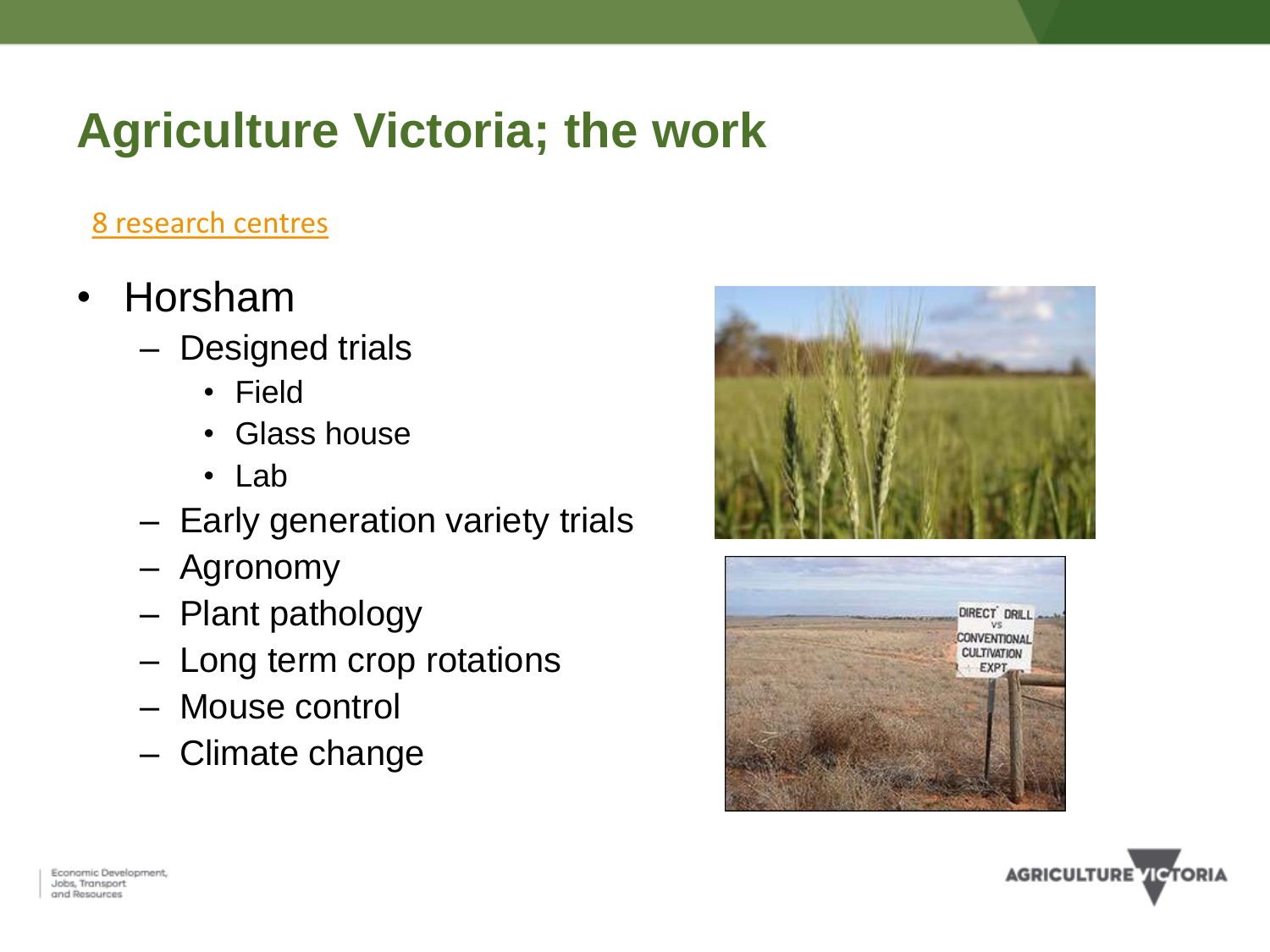- Ellinbank
	- **Dairy** 
		- Feed & production
		- Milk component measurement
		- Milk harvesting technology/practice
		- Animal welfare
	- Soils
		- Nutrient distribution
		- Nutrient management
		- Soil chemistry
		- Pasture response
	- **Environment** 
		- Water quality
		- **Biodiversity**
		- $CH<sub>4</sub>$  emissions mitigation
		- $CH<sub>4</sub>$  measurement technology
		- Pine scale
	- Farmer surveys
	- Animal epidemiology



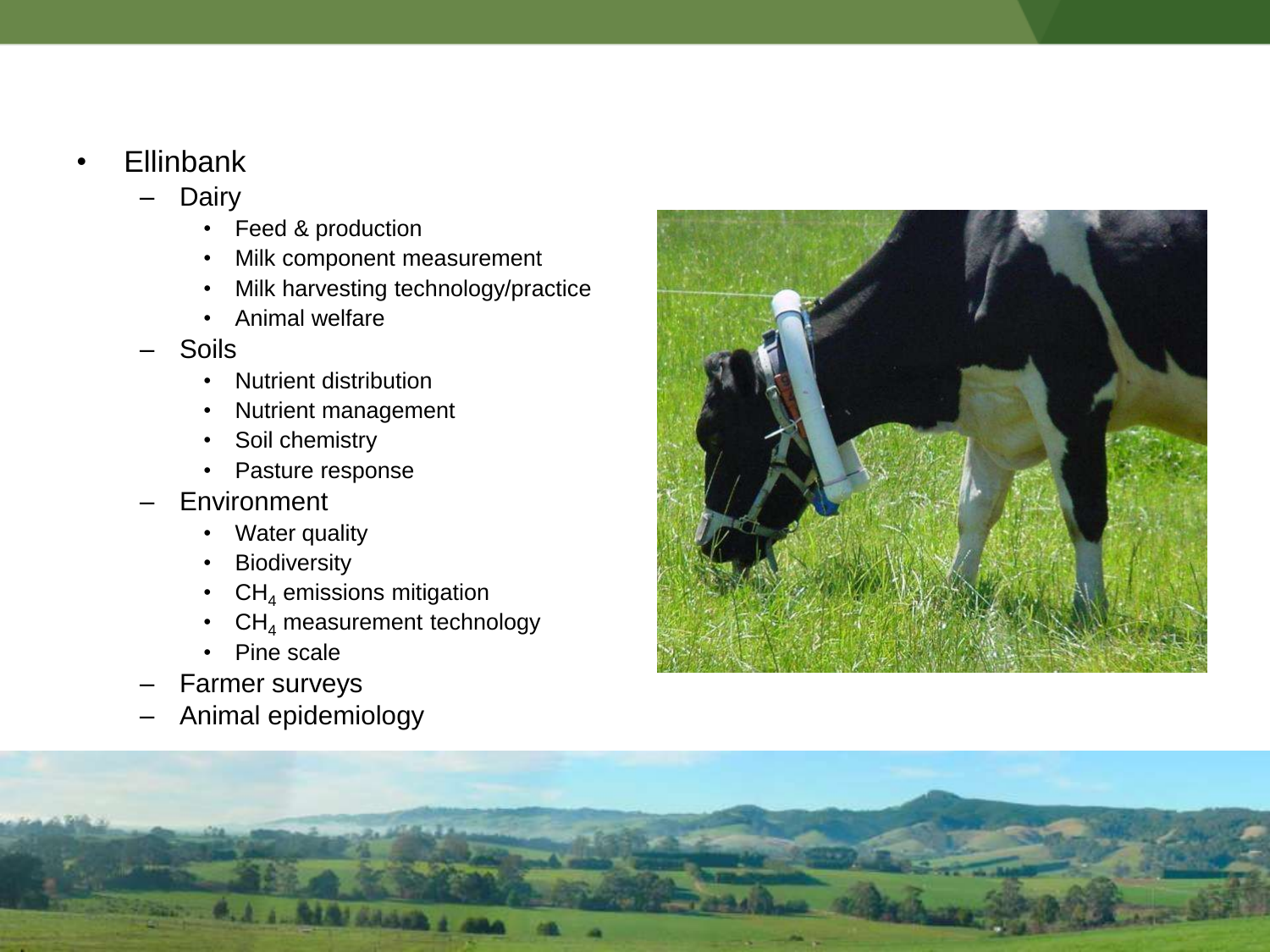- Hamilton
	- Sheep/lamb production
	- Pasture agronomy
	- Pasture variety
	- P Fertiliser x Stocking rate
	- Lab
	- Vet
	- Agri-forestry
	- High rainfall cropping
	- Carbon sequestration
	- Satellite imagery





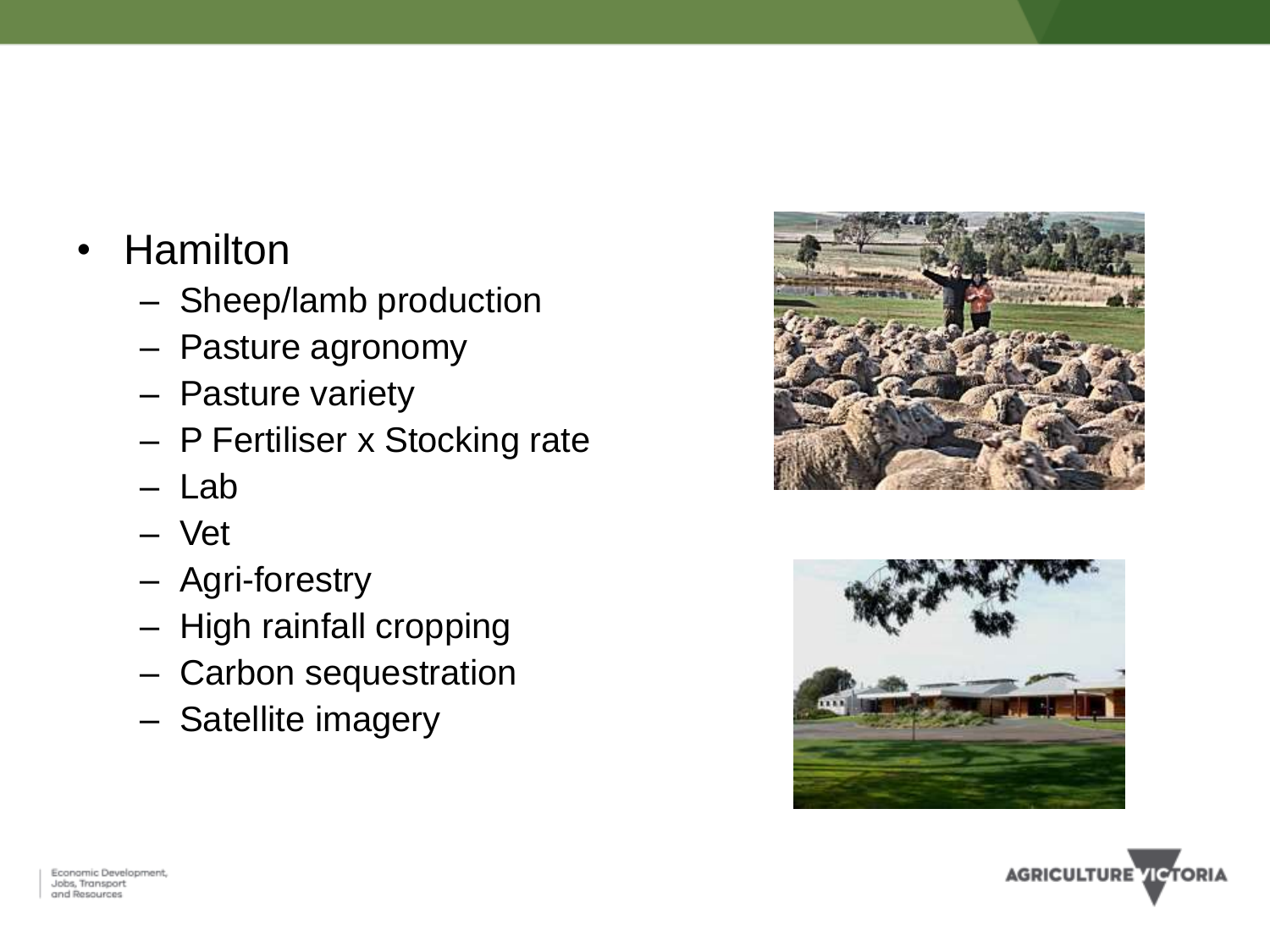- Mildura
	- Viticulture
	- **Citrus**
	- Stone fruit
	- **Salinity**
	- Irrigation
	- Wine quality
	- Smoke taint
	- Almonds
- Rutherglen
	- Landscape modelling
	- Vine disease
	- Farm practice
- Tatura
	- Entomology
	- Horticulture
	- Irrigation
- Bendigo
	- Hydrology
	- Soil mapping







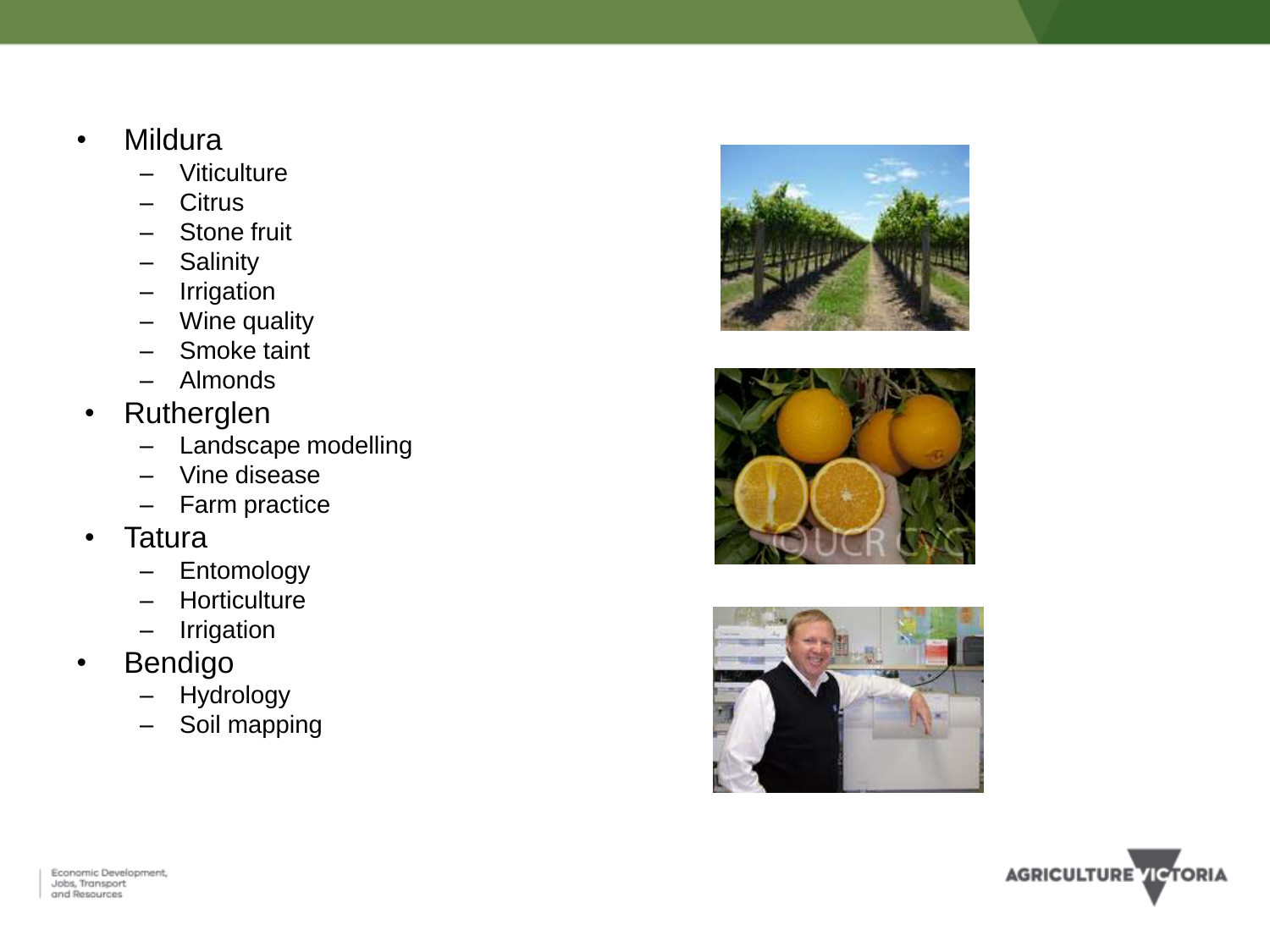#### **AgriBio, at La Trobe**

- gene discovery and functional genomics
- molecular breeding for disease resistance, drought tolerance, bioenergy and health
- molecular diagnostics, biological control and other management strategies for weeds and plant and animal pests
- physiology and genetics related to plant and animal bioactives and health



**AGRICULTURE VICTORI** 

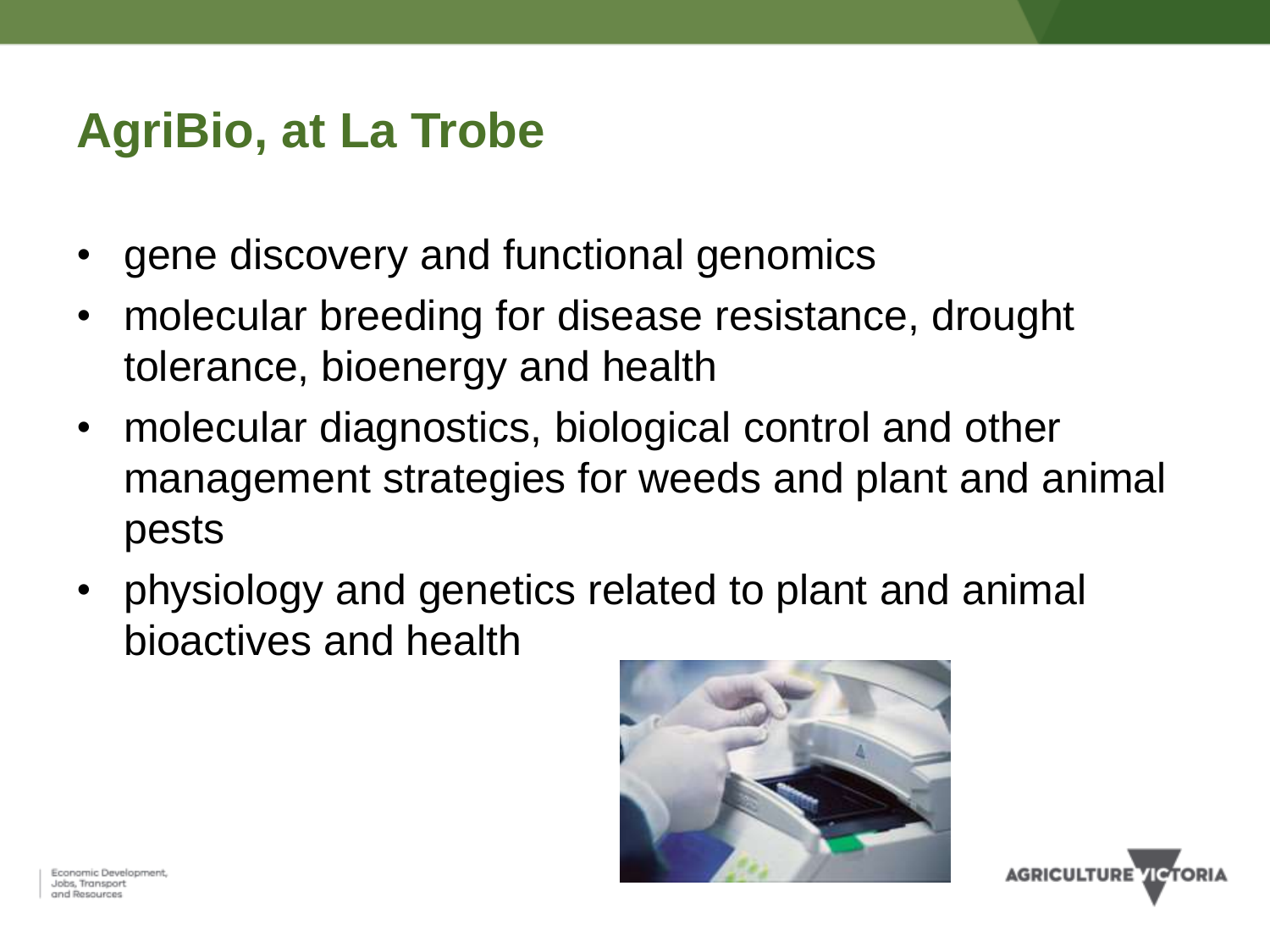#### **Fisheries Victoria**

- Freshwater stocking
- Sustainability
- Aquaculture
- Fishing management
- Modelling







Economic Development Jobs, Transport and Resources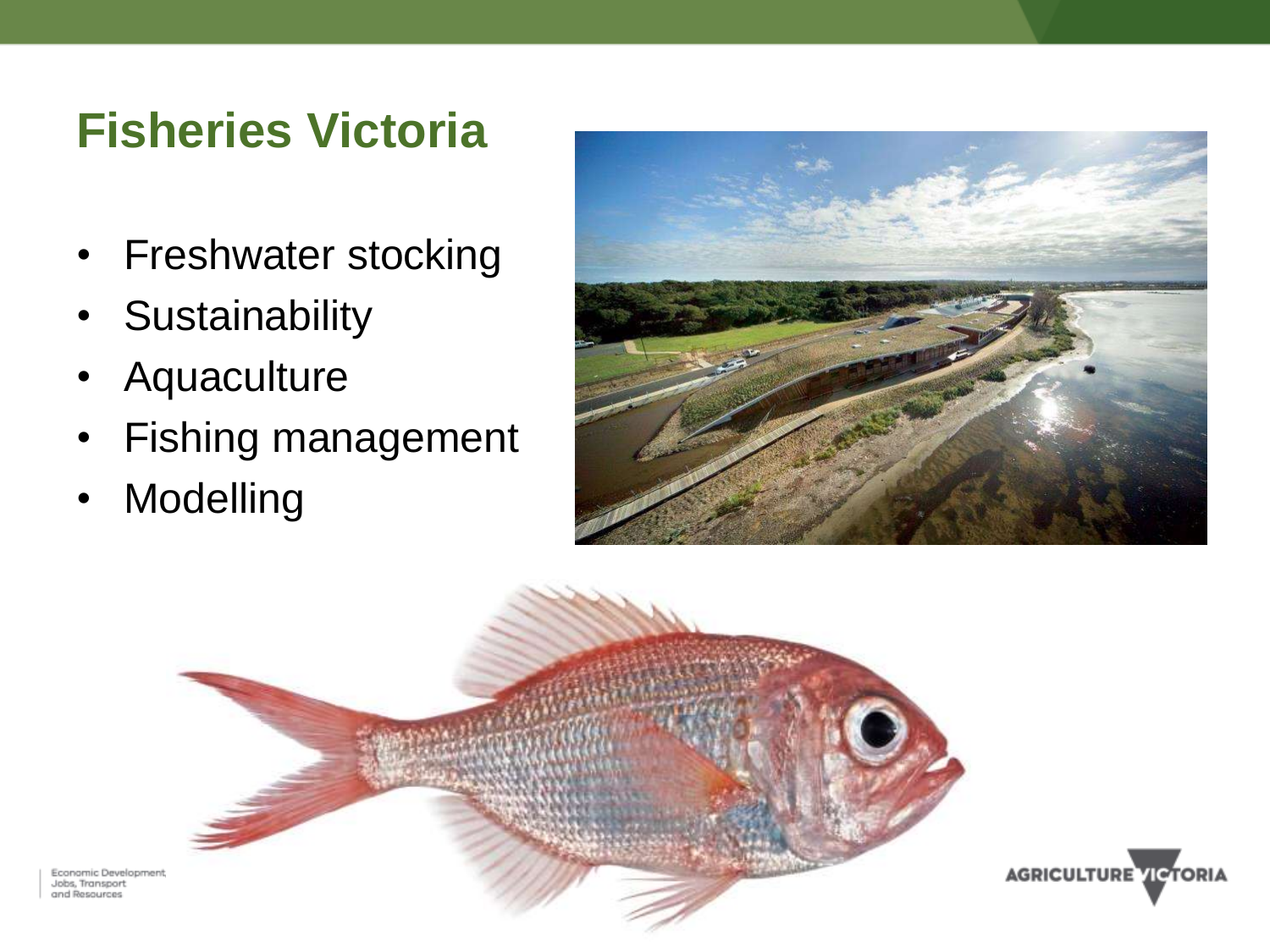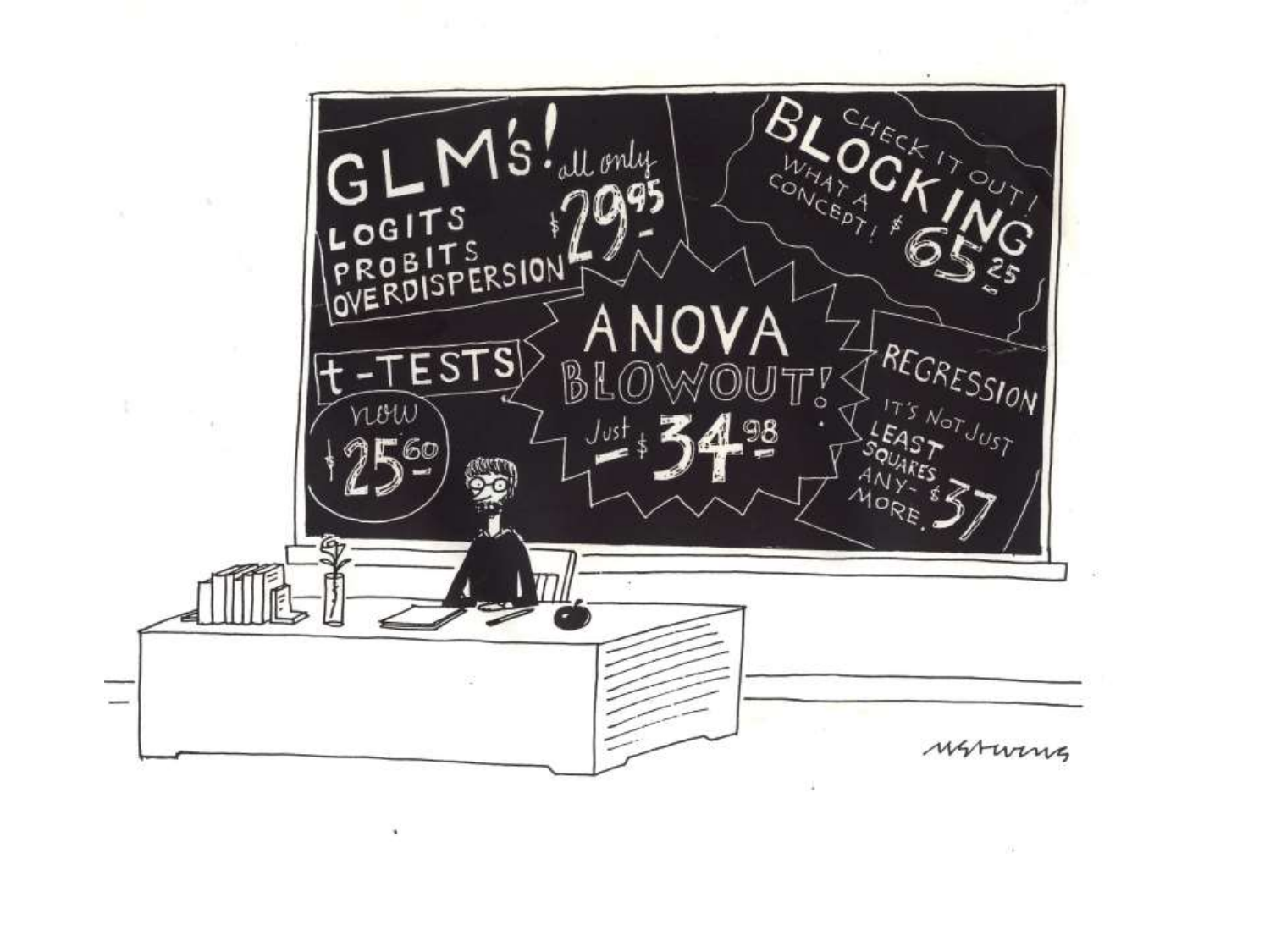## **Statistical methods**

- Design
	- **Experimental**
	- Survey
	- Sampling
- Data analysis
	- Lattice graphics
	- Linear models, GLM, HGLM,
	- Covariance structures
	- Geostats
	- Non-linear …
	- Multivariate
	- Bootstrap
	- Randomisation tests
	- Random forests
	- Classification
	- Survival …
- Bayesian inference
- Variance components
- Concordance, Calibration
- Errors in variables
- Meta analysis
- ... anything
- **Presentation** 
	- Scientific writing
	- Graphical
	- Tabular
- Maths
	- DEs
	- **Induction**
	- **Simulation**
	- …
- learn/adapt

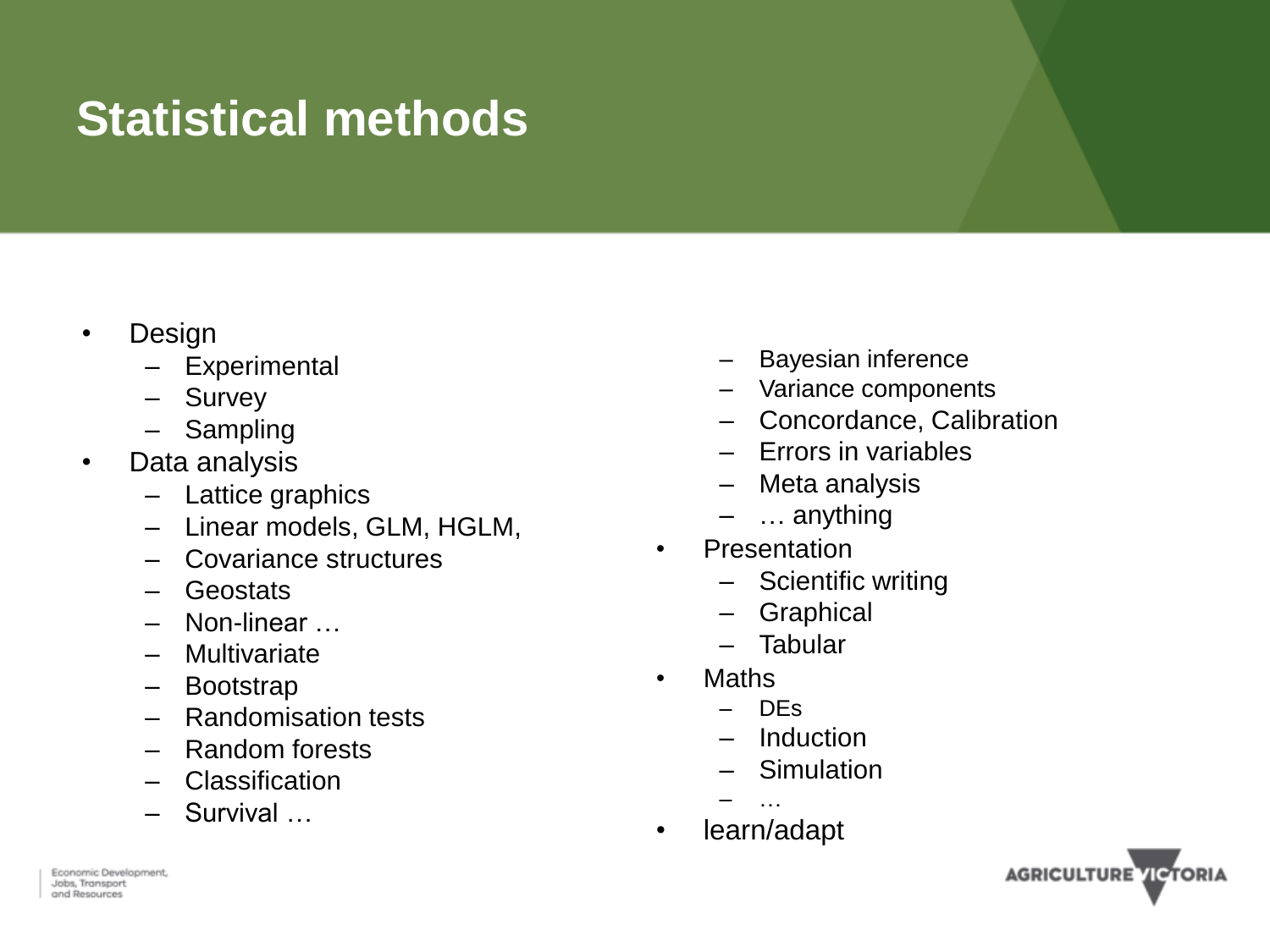#### **What we look for in a graduate**

- M.Sc. or Ph.D. in statistics
- An ability to identify key statistical issues in a given situation
- Problem solving
- Competence with statistical software
- Good written and oral communication skills.
- Integrity
- Ability to work/consult/collaborate with people
- Ability to work alone.
- Drivers license

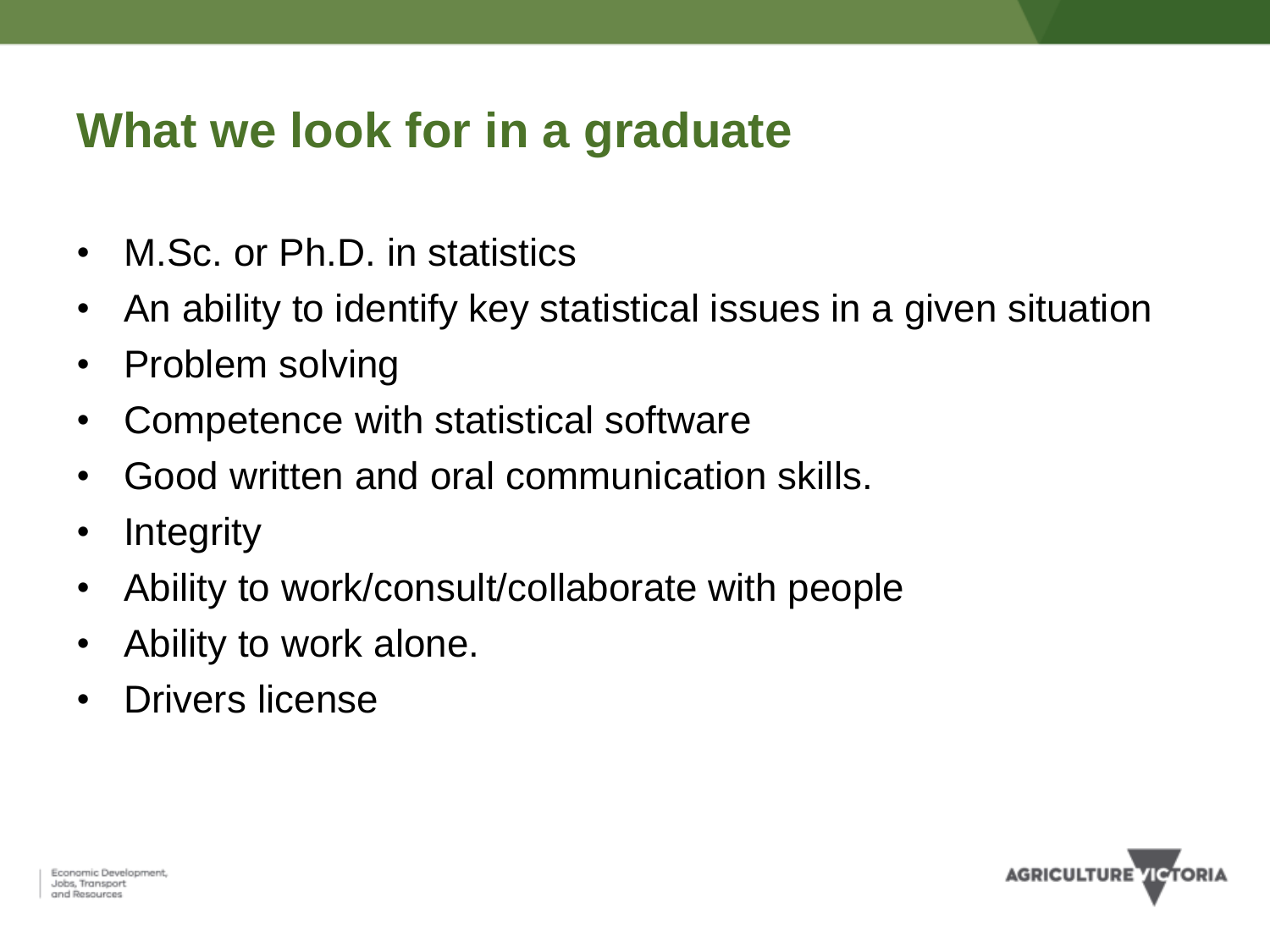## **General consulting role**

#### **strength**

- Lots of variety
- Most of it interesting
- Never out of a job
- Great value to the organisation
- Appreciated by most scientists.

#### **weakness**

- Non-specialist
- Pressure to dumb down
- Difficult to develop a career path